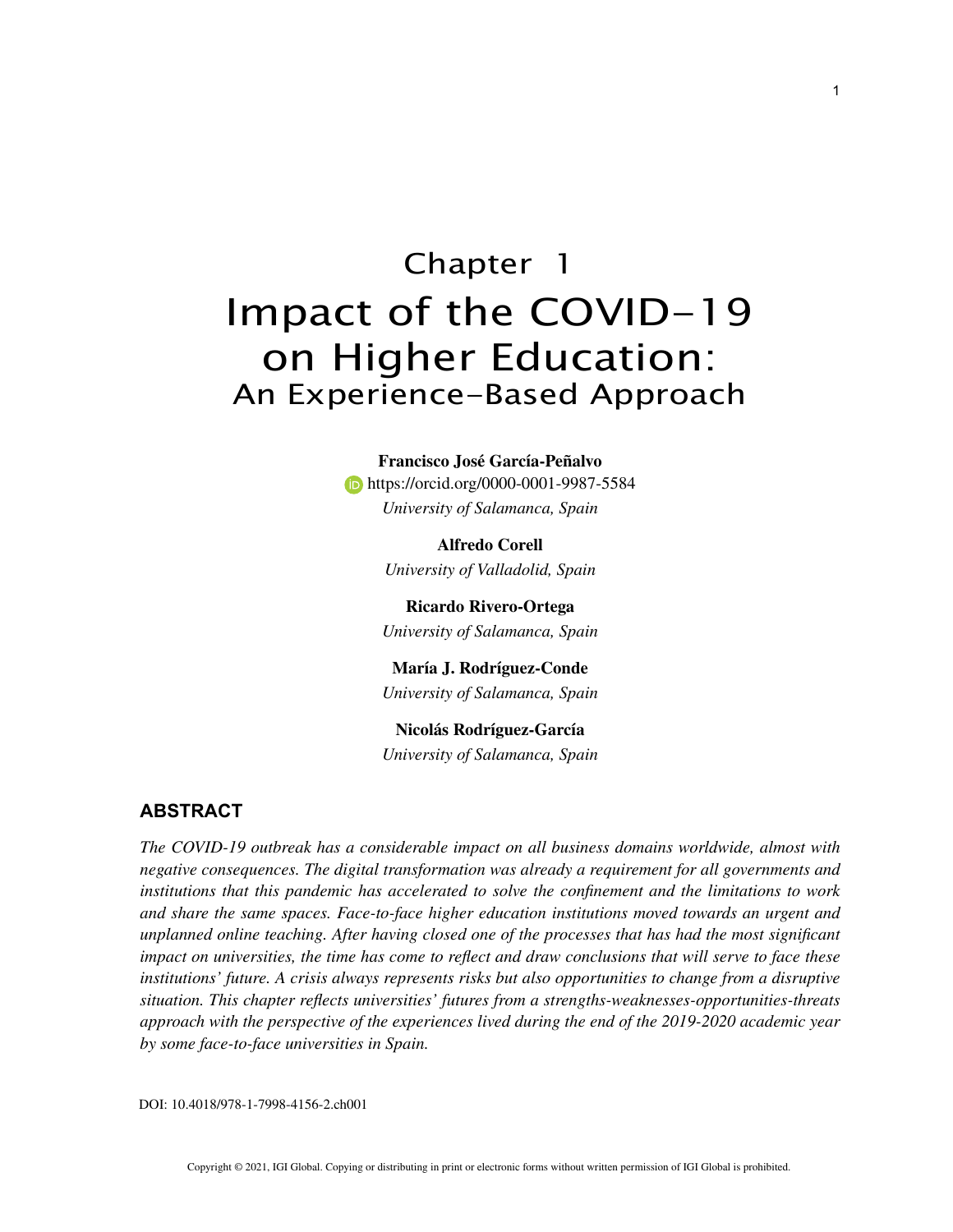## **INTRODUCTION**

The coronavirus SARS-CoV-2 has caused the COVID-19 disease worldwide pandemic that affects both health and economy. Besides the severe problems for the people's health and the hospital systems' management, the restrictions to control the virus spread cause terrible effects in the national governments, businesses, and public and private organizations. All the activity sectors have their ability to function impaired (Nicola et al., 2020). Globalization induces a chain effect among the different production domains that obliges to maintain a very tricky balance between controlling the COVID-19 disease and achieving reasonable economic productivity.

Education is one of the fundamental rights of humanity. As presented in the United Nations' (2019) fourth Sustainable Development Goal (SDG), everyone must have access to an inclusive, equitable quality education because education enables socioeconomic mobility upward and is a key to escaping poverty. COVID-19 disease has had a devastating effect on the educational activity (Daniel, 2020) that could have very harmful consequences for future generations, never before so many youngers were out of the educational centers at the same time, causing more significant gaps between who have enough economic support and access to the technologies and those who are more vulnerable and marginalized (Beaunoyer, Dupéré, & Guitton, 2020). In March 2020, a majority of countries announced the temporary closure of schools (Azevedo, Hasan, Goldemberg, Iqbal, & Geven, 2020; Viner et al., 2020), impacting more than 91 percent of students worldwide, with close 1.6 billion children and youth out of schools, and nearly 369 million children without their daily nutrition source because they depended on the school meals (UNESCO, 2020; United Nations, 2020).

Higher Education Institutions (HEIs) have also seen all their missions compromised, especially teaching and learning activities (Fardoun, González-González, Collazos, & Yousef, 2020; Watermeyer, Crick, Knight, & Goodall, 2020). When face-to-face lectures were suspended, the teaching activity was migrated to some kind of distance education modality. The first goal was to allow students to finish the 2019-2020 academic course, including the assessment (García-Peñalvo, Corell, Abella-García, & Grande-de-Prado, 2020a, 2020b), not to disturb the future plans and academic career of thousands of the university students worldwide.

As a first conclusion at the macroscopic level, we could summarize that, in a more or less dignified way, it has been possible to teach the subject and evaluate most of the skills, all thanks to the institutional technological ecosystems (García-Peñalvo et al., 2017) of the universities and a collective (but very unequal) effort of the entire university community, that is, faculty, students and service personnel.

From this global perspective, with the feeling of having passed the test, there is a particular optimistic perception of a significant advance in the adoption and acceptance of learning technologies (Briz Ponce & García-Peñalvo, 2015), which also increases the distance with the group of teachers that Rogers (2003) calls laggards. However, being aware that it has been carried out in an urgent and supervening way, far from comparing with initiatives specifically designed from their conception to be delivered online (Hodges, Moore, Lockee, Trust, & Bond, 2020). The effect of disaffection towards learning technologies is not negligible emerging in a sector of teachers, not necessarily included in the group of deniers or laggards, due to the over-exertion that has required them to attend to teaching activity during confinement (Corell, 2020).

However, if an analysis is made with a little more depth and some doses of self-criticism of the process, including all affected sectors, this apparent acceleration towards technological adoption caused by the conditions of the pandemic is questioned when problems arise from the technological gaps in society,